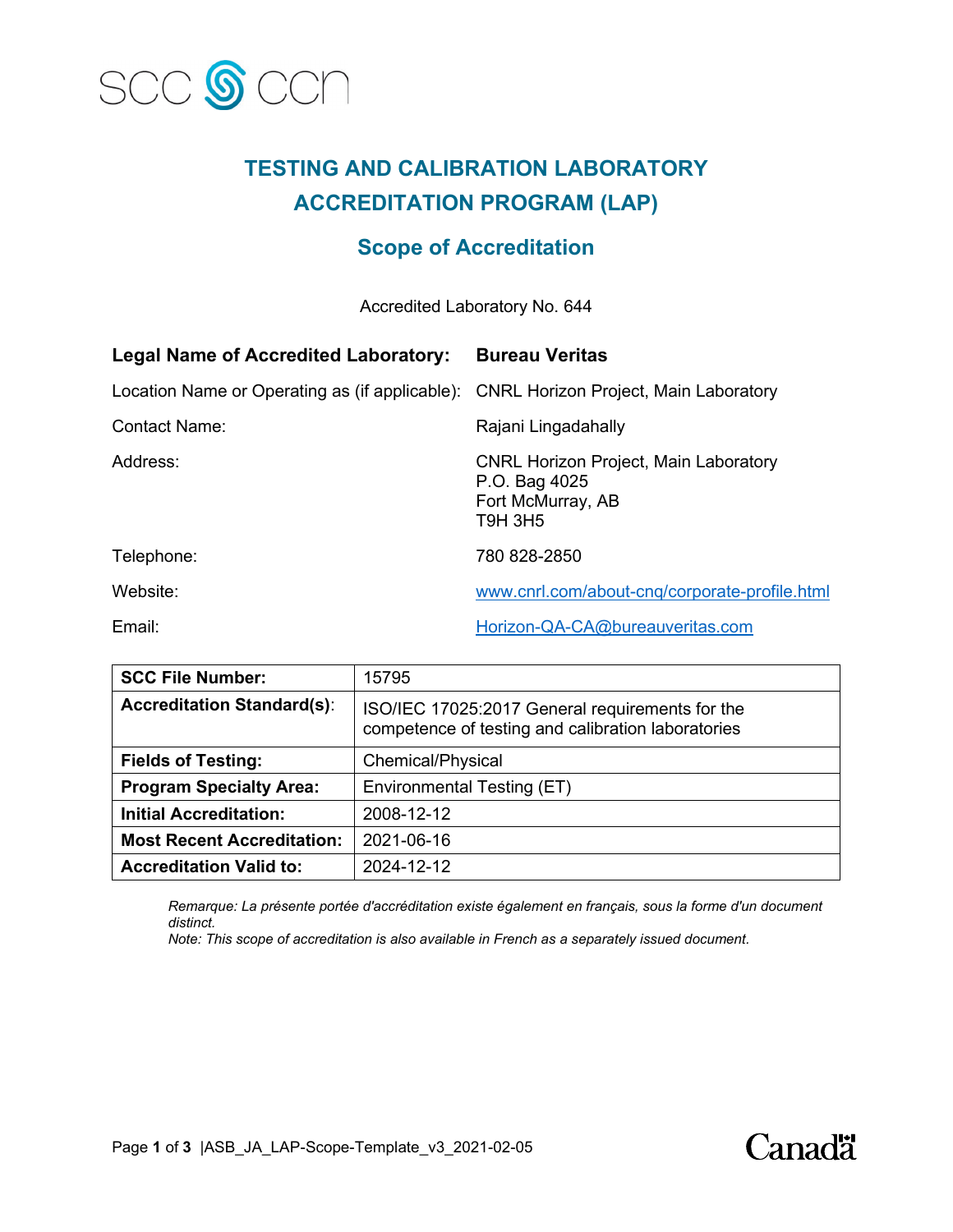

## **ENVIRONMENTAL AND OCCUPATIONAL HEALTH AND SAFETY**

#### **Environmental:**

| <b>HORZSOP-00005</b> | Determination of pH                                                           |
|----------------------|-------------------------------------------------------------------------------|
|                      | In: freshwater, groundwater and wastewater                                    |
|                      | By: pH meter                                                                  |
| HORZSOP-00042        | Oil and Grease by IR                                                          |
|                      | In: groundwater, freshwater, wastewater and lean amines                       |
| <b>HORZSOP-00051</b> | <b>Total Suspended Solids</b>                                                 |
|                      | In: groundwater, freshwater, wastewater and lean amines                       |
|                      | By: gravimetry                                                                |
| HORZSOP-00090        | Combined pH, Conductivity, and Alkalinity by PC Titrate                       |
|                      | In: saline water, surface water, aqueous industrial wastes and process waters |
|                      | Only for: pH                                                                  |

#### **NON-METALLIC MINERALS AND PRODUCTS**

### **Petroleum Refinery Products (including asphalt materials, petrochemicals, fuels and lubricants):**

#### **Fuels and Lubricants**

| HORZSOP-00002        | Determination of Bitumen, Water and Solids by Dean and Stark Method |
|----------------------|---------------------------------------------------------------------|
| HORZSOP-00004        | Boiling Range Distribution of Petroleum Products and Fractions      |
| <b>HORZSOP-00008</b> | Density by Digital Density Analyzer                                 |
| HORZSOP-00013        | D:B ratio of Diluted Bitumen By D86                                 |
| HORZSOP-00025        | Particulates, Sediment in Oil by Membrane Filtration                |
| HORZSOP-00032        | Refinery Gas Analysis                                               |
| HORZSOP-00047        | Diluent Analysis by Gas Chromatography                              |
| <b>HORZSOP-00070</b> | Karl Fischer Volumetric Water Content Determination                 |
| HORZSOP-00092        | Total Nitrogen and Sulfur on Mitsubishi Elemental Analyzer          |
| <b>HORZSOP-00098</b> | Water Content by D95 Distillation                                   |

Number of Scope Listings: 14

#### **Notes:**

**HORZSOP**: Internal Standard Operating Procedures